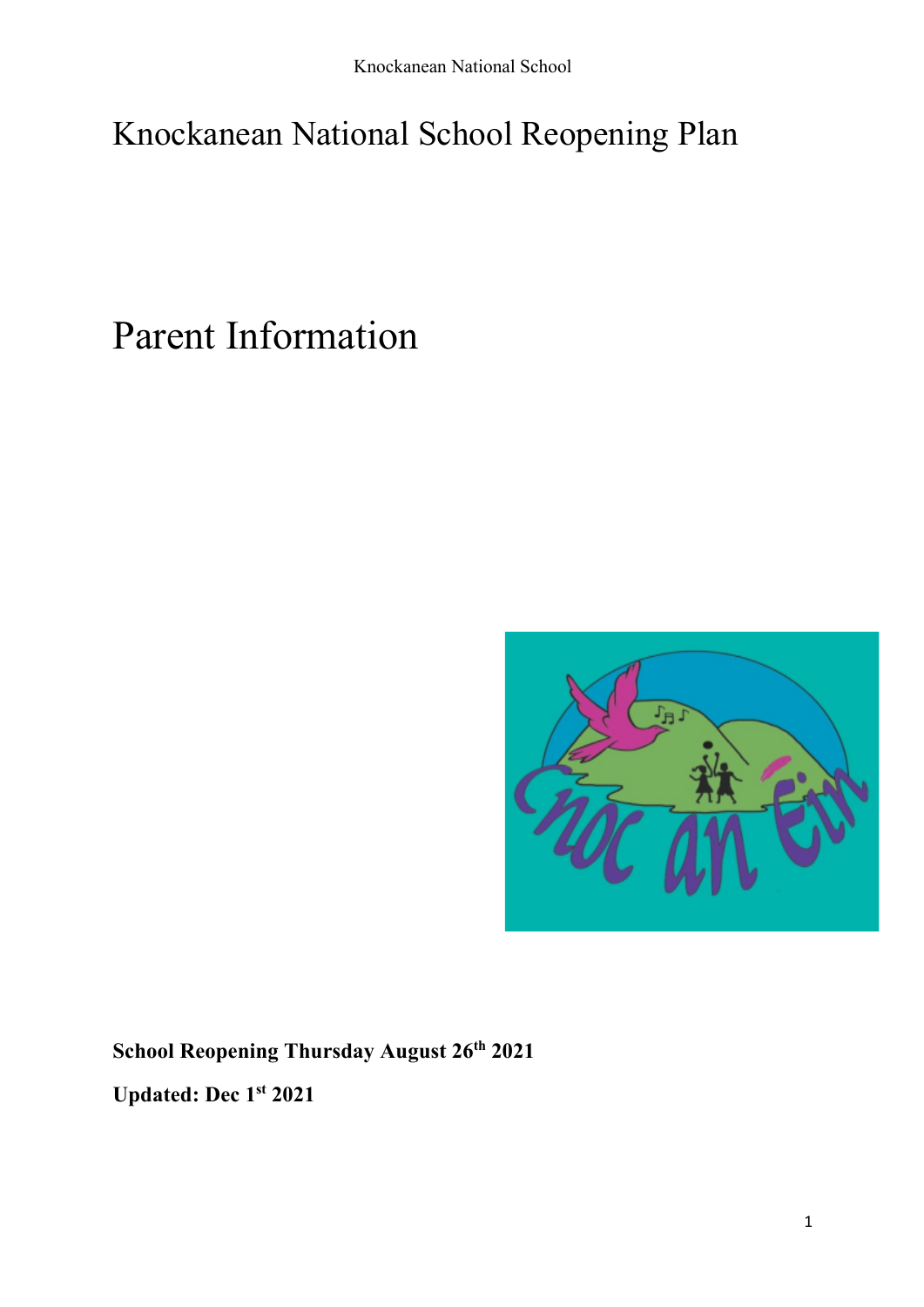# **Contents:**

- 1) Introduction
- 2) Aims
- 3) Covid 19 Policy Statement
- 4) Know the symptoms of Covid 19
- 5) Minimising risk in our school
- 6) Changes to Classroom and School Layout and to School Routines
- 7) Illness and Dealing with a Suspected Case of COVID-19
- 8) Pupil and Staff Wellness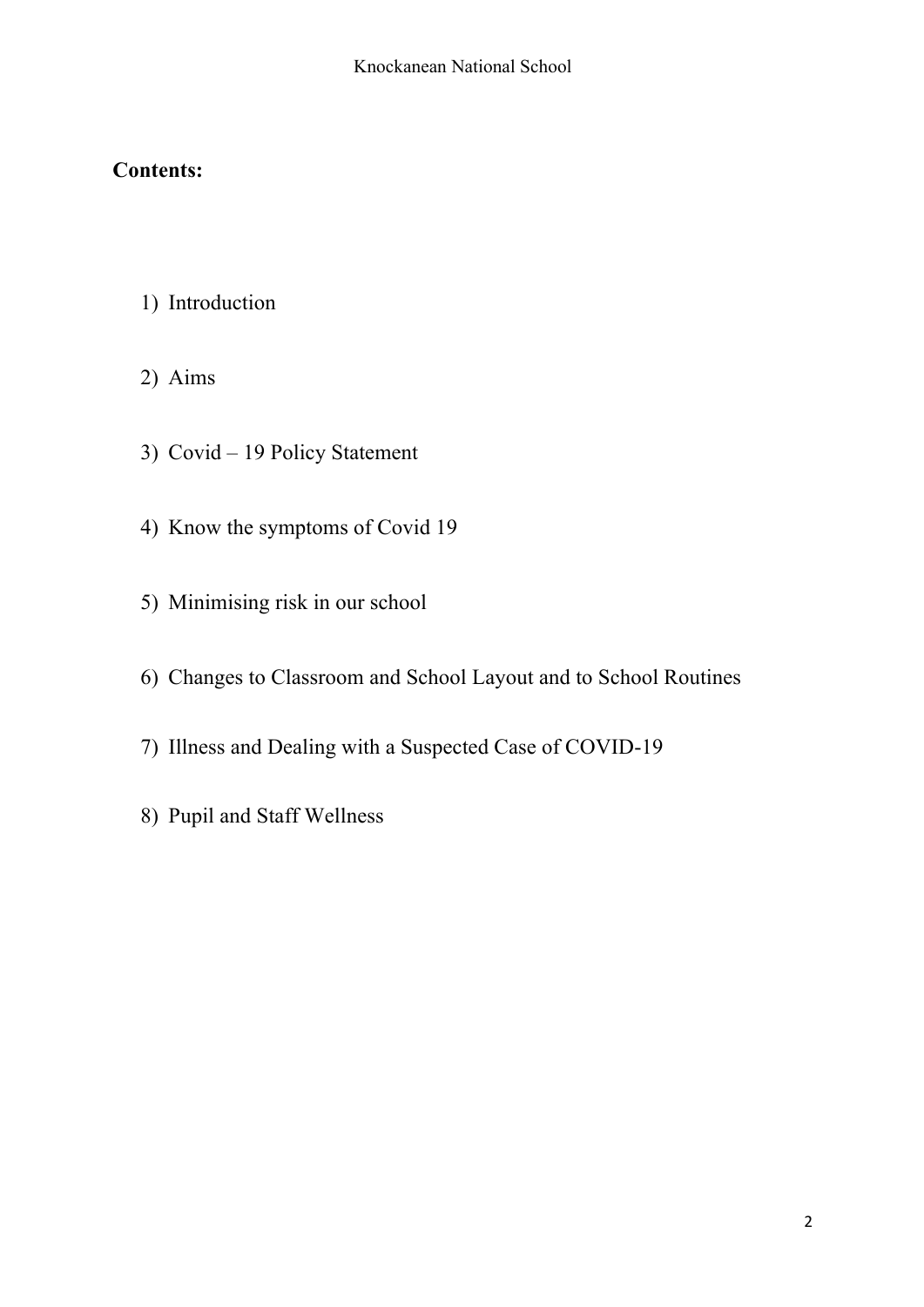## **1. Introduction:**

As a school community we have successfully navigated our way through what has been a most challenging past school year since September 2020. As we plan for another school year, we need to be aware that there will still be challenges ahead.

Our school will continue to operate under new norms. As a school community we will have to continue with the revised practices and procedures many of which are detailed in this policy. The Health, Safety and Well-being of all members of our school community is of paramount importance to us all.

Procedures have been put in place in line with HSE and Department of Education and Skills advice and guidance. All members of the school community, irrespective of circumstance, are expected to adhere fully to the procedures put in place in an attempt to minimize the risk posed by Covid-19. It is critical that staff, pupils, parents and visitors are aware of, and adhere to, the control measures outlined and that they fully cooperate with all health and safety requirements.

Each and every individual must play their part. We all have an obligation to do what we can to ensure the safety of our school community. Breaches of procedure by any individual will not be tolerated. Covid-19 poses a serious risk to us all. It is one thing opening the school, but the real challenge is to keep it open….

## **2. Aims:**

Through the implementation of the practices and procedures as outlined in this policy our school community aims to**:**

- Do everything practical to avoid the introduction of COVID-19 into our school.
- Reduce the likelihood of the spread of Covid-19, insofar as possible, within our school if introduced.
- Detail for all members of our school community how our school will reopen for all students and what the operation of our school will look like so as to be sustainable in a COVID-19 context.
- Balance the need for a practical and sensible level of caution with the need to provide a supportive environment for teaching and learning.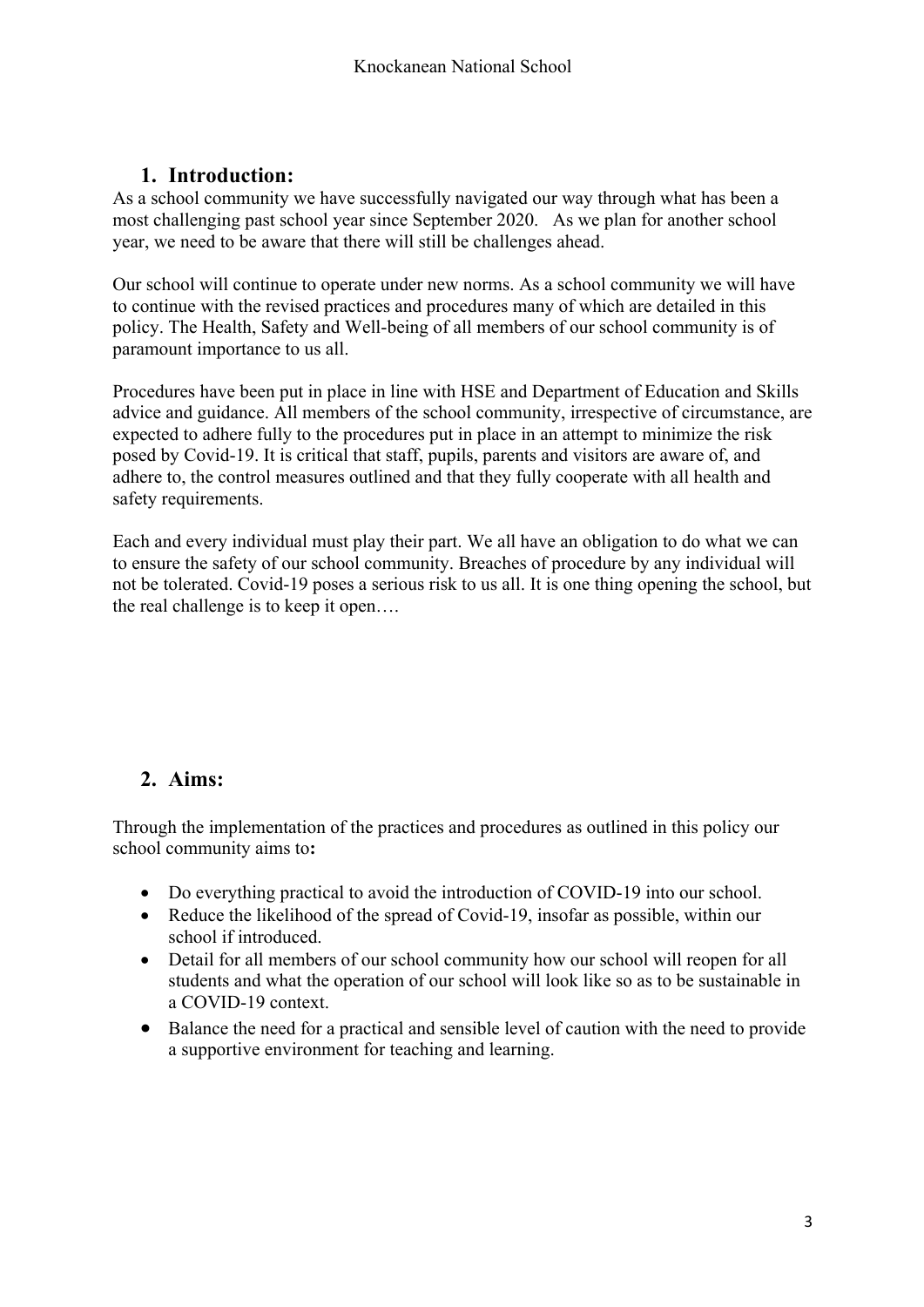# **3. Covid 19 Policy Statement:**

Knockanean N.S. is committed to providing a safe and healthy workplace for all our staff and a safe learning environment for all our pupils. To ensure that, we have developed and updated the following COVID-19 Response Plan. The BOM and all school staff are responsible for the implementation of this plan and a combined effort will help contain the spread of the virus. We will:

- continue to monitor our COVID-19 response and amend this plan in consultation with our staff
- provide up to date information to our staff and pupils on the Public Health advice issued by the HSE and Gov.ie
- display information on the signs and symptoms of COVID-19 and correct handwashing techniques
- agree with staff, a worker representative who is easily identifiable to carry out the role outlined in this plan
- inform all staff and pupils of essential hygiene and respiratory etiquette and physical distancing requirements
- adapt the school to facilitate physical distancing as appropriate in line with the guidance and direction of the Department of Education
- keep a contact log to help with contact tracing
- ensure staff engage with the induction / familiarisation briefing provided by the Department of Education
- implement the agreed procedures to be followed in the event of someone showing symptoms of COVID-19 while at school
- provide instructions for staff and pupils to follow if they develop signs and symptoms of COVID-19 during school time
- implement cleaning in line with Department of Education advice

All school staff will be consulted on an on-going basis and feedback is encouraged on any concerns, issues or suggestions.

This can be done through the **Lead Worker Representative**, Madge Rainsford, who will be supported in line with the agreement between the Department and education partners. The **Deputy Lead Worker Representative** is Mary Hanrahan.

Signed on behalf of the Board of Management by

Betty Murphy

Chairperson Date:  $20/8/2021$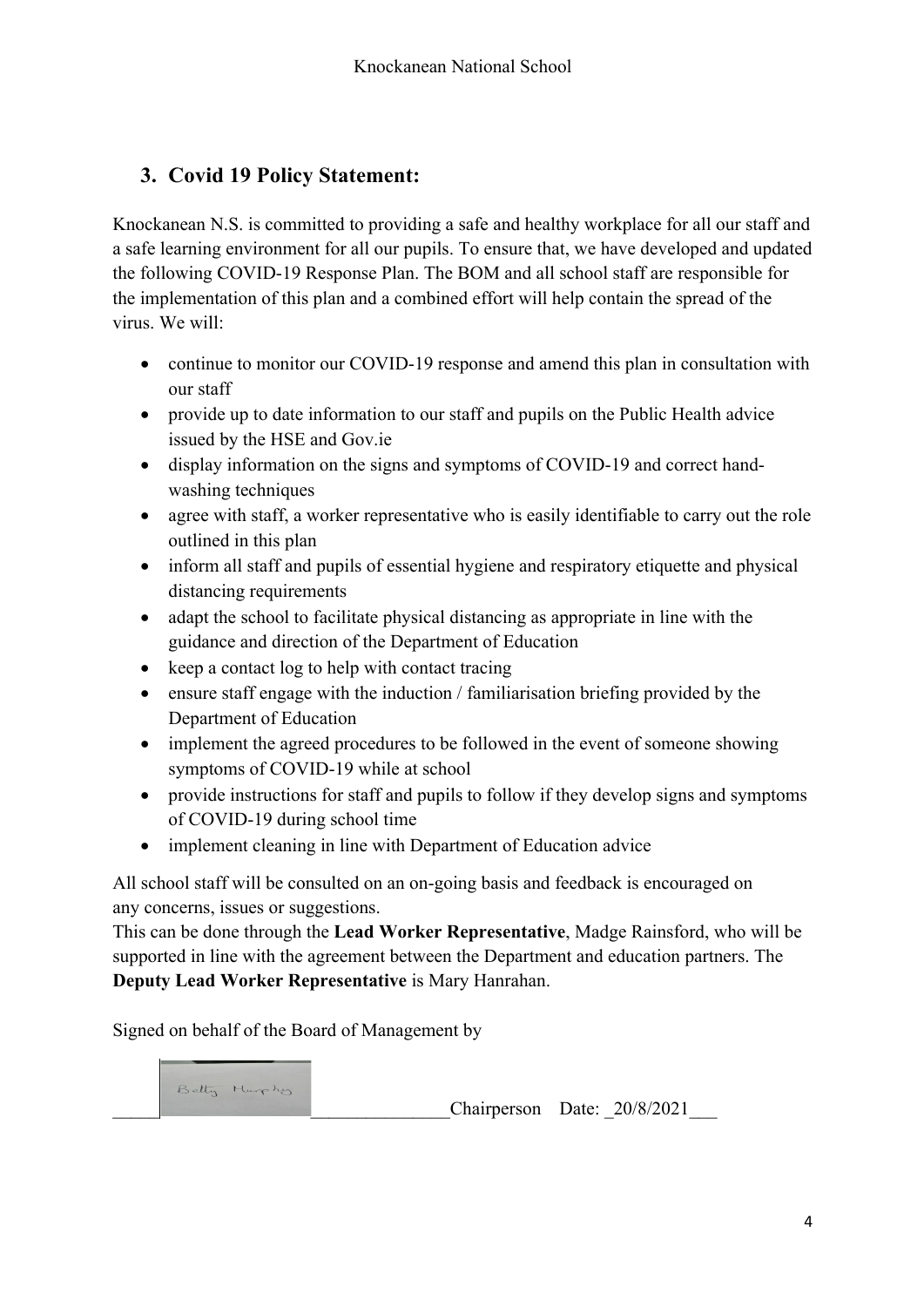## **4. Know the symptoms of Covid-19**

In order to prevent the spread of COVID-19 it is important to know and recognise the common symptoms. They are:

- $\checkmark$  High temperature
- $\checkmark$  Cough
- $\checkmark$  Shortness of breath or breathing difficulties
- $\checkmark$  Loss of smell, of taste or distortion of taste

Less common symptoms:

- $\checkmark$  sore throat
- $\checkmark$  headache
- $\checkmark$  aches and pains
- $\checkmark$  diarrhoea
- $\checkmark$  a rash on skin, or discolouration of fingers or toes
- $\checkmark$  red or irritated eyes

# **5. Minimising the Risk of Introduction of COVID-19 into our school**

As a school community we must do everything practical to avoid the introduction of COVID-19 into our school. If infection is not introduced it cannot be spread. The risk of spreading the infection once introduced exists in all interpersonal interactions; student-student, teacherteacher and teacher-student and must be managed in all settings.

A range of essential control measures have been implemented to reduce the risk of the spread of the Covid-19 virus and to protect the safety, health and welfare of staff, pupils, parents and visitors, as far as possible, within the school environment. These control measures shall continue to be reviewed and updated as required on an on-going basis.

**It is critical that staff, pupils, parents and visitors are aware of, and adhere to, the control measures outlined and that they fully cooperate with all health and safety requirements.**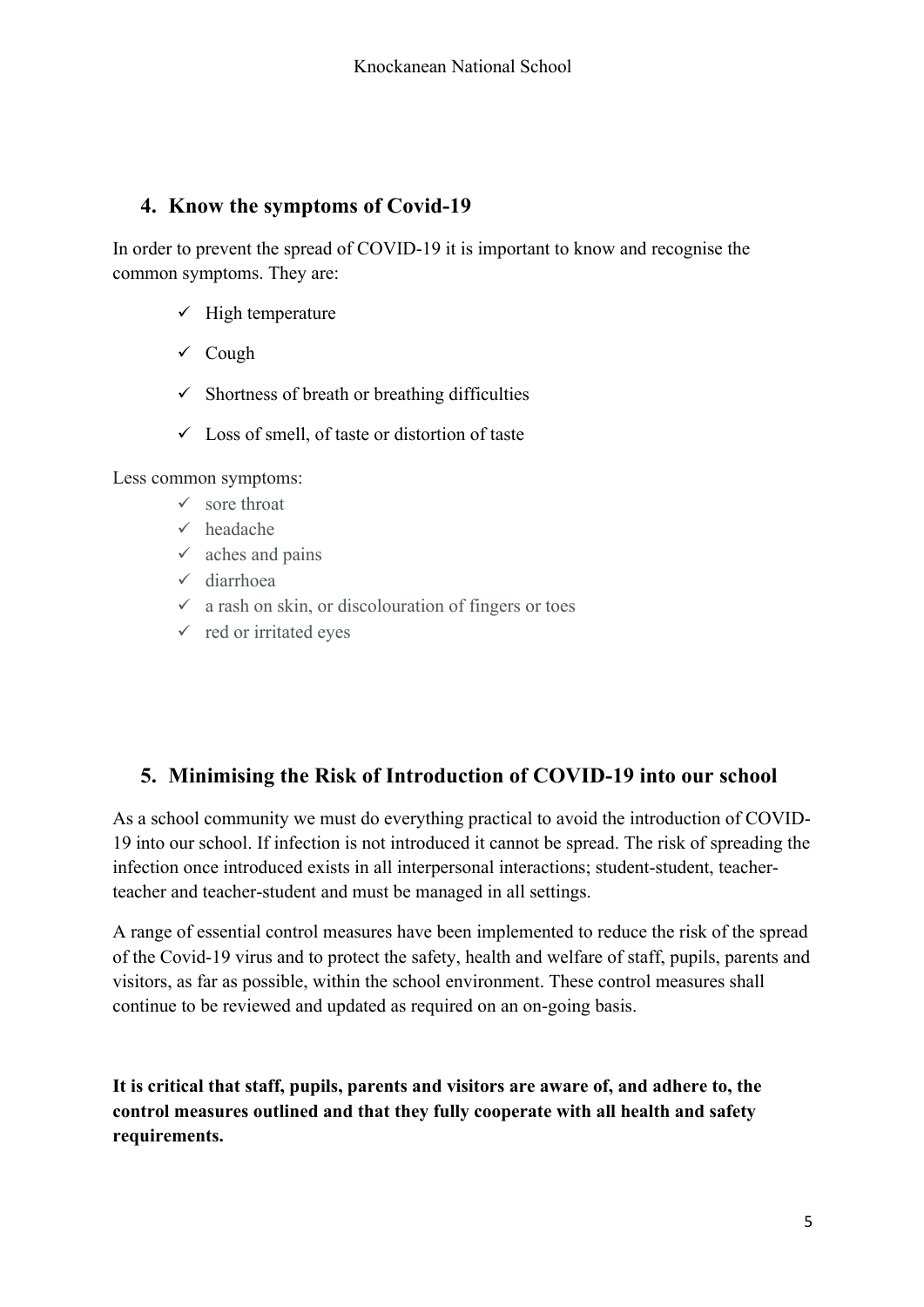**Travel from abroad: if any pupil has travelled outside the country, they must adhere to the government guidelines at the time of our reopening. A Return to School Declaration form must be filled in prior to their return.** 

### **Practices and procedures.**

#### **5.1 Promoting awareness:**

- All members of our school community will actively promote awareness of COVID-19 symptoms.
- Signage informing members of the school community of the symptoms of Covid-19 and the need for social distancing are displayed at all access points to the school.
- All members of the school community will embed in pupils the need for appropriate respiratory hygiene and hand hygiene.
- Staff members /contract cleaners employed by the BOM will thoroughly clean and disinfect their work area before and after use each day.

#### **5.2 Attendance at school:**

- Members of the school community who display symptoms of Covid-19 **MUST NOT ATTEND or VISIT OUR SCHOOL** and should immediately phone their doctor and follow HSE guidance on self-isolation;
- Members of the school community **MUST NOT ATTEND OR VISIT OUR SCHOOL** if they have been identified by the HSE as a contact for person with COVID-19 and must follow the HSE advice on restriction of movement;
- Staff and pupils that develop symptoms at school must promptly bring this fact to the attention of the Principal, Deputy Principal, as appropriate.
- Staff and pupils must know the protocol for managing a suspected case of COVID-19 in school as detailed in Section 8 of the DES Guidelines.
- Everyone entering the school building must perform hand hygiene using hand sanitiser provided at each entrance.
- **Visits to the school by all persons other than staff and pupils will be by appointment only.** Appointments must be arranged in advance through the school office, by phone on 065 6840088 or by e mail at cnocanein@gmail.com . **The only entry to the school for adults is through the door beside Madge's office where you must ring the bell for access.**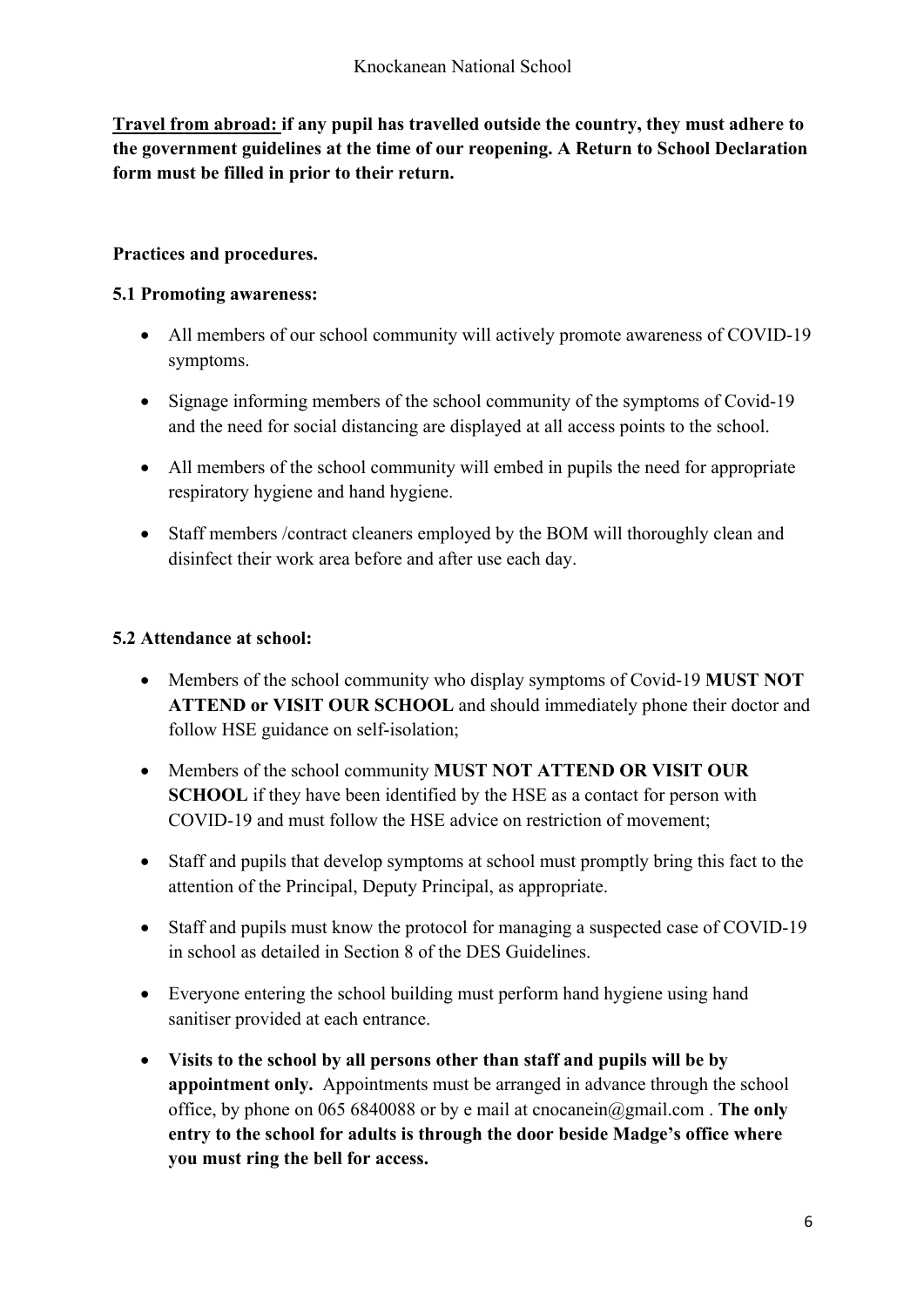- Each visitor to the school will be required to complete a Contract Tracing Log irrespective of the duration of the visit.
- Each visitor to the school will be required to wear a face covering irrespective of the duration of the visit.
- All pupils must complete a Return to School Declaration Form before returning
- Physical distancing of 2m should be maintained between staff and all visitors to the school.
- Physical distancing of 2m should be maintained between all adults when on school grounds.
- **The only exceptions to the above are:**
	- $\checkmark$  On Thursday Aug 26<sup>th</sup> and Friday Aug 27<sup>th</sup> 2021 Junior infant starting **time will be moved to 9.30 a.m. in order to allow two parents accompany pupils to school if they so wish. Parents may enter the yard but must meet the teacher at the door of the classroom**
	- $\checkmark$  In the case of pupils with additional educational needs to an extent that **the school advises the pupil be accompanied, ONE parent/designated person can accompany pupils in these instances for assembly and dismissal. Parents/designated persons MUST practice physical distancing of 2m.**

## **5.3 Respiratory Hygiene**

All members of our school community MUST practice and actively promote good respiratory hygiene at home and at school as this will help protect people around us from viruses such as flu and Covid-19.

#### **Good respiratory hygiene entails:**

- Covering your mouth and nose with a tissue or your bent elbow when you cough or sneeze.
- Disposing of the used tissue immediately and safely into a nearby bin.
- Pedal bins have been purchased for all rooms/toilets. These bins will be emptied at regular intervals throughout the day.

## **5.4 Hand Hygiene**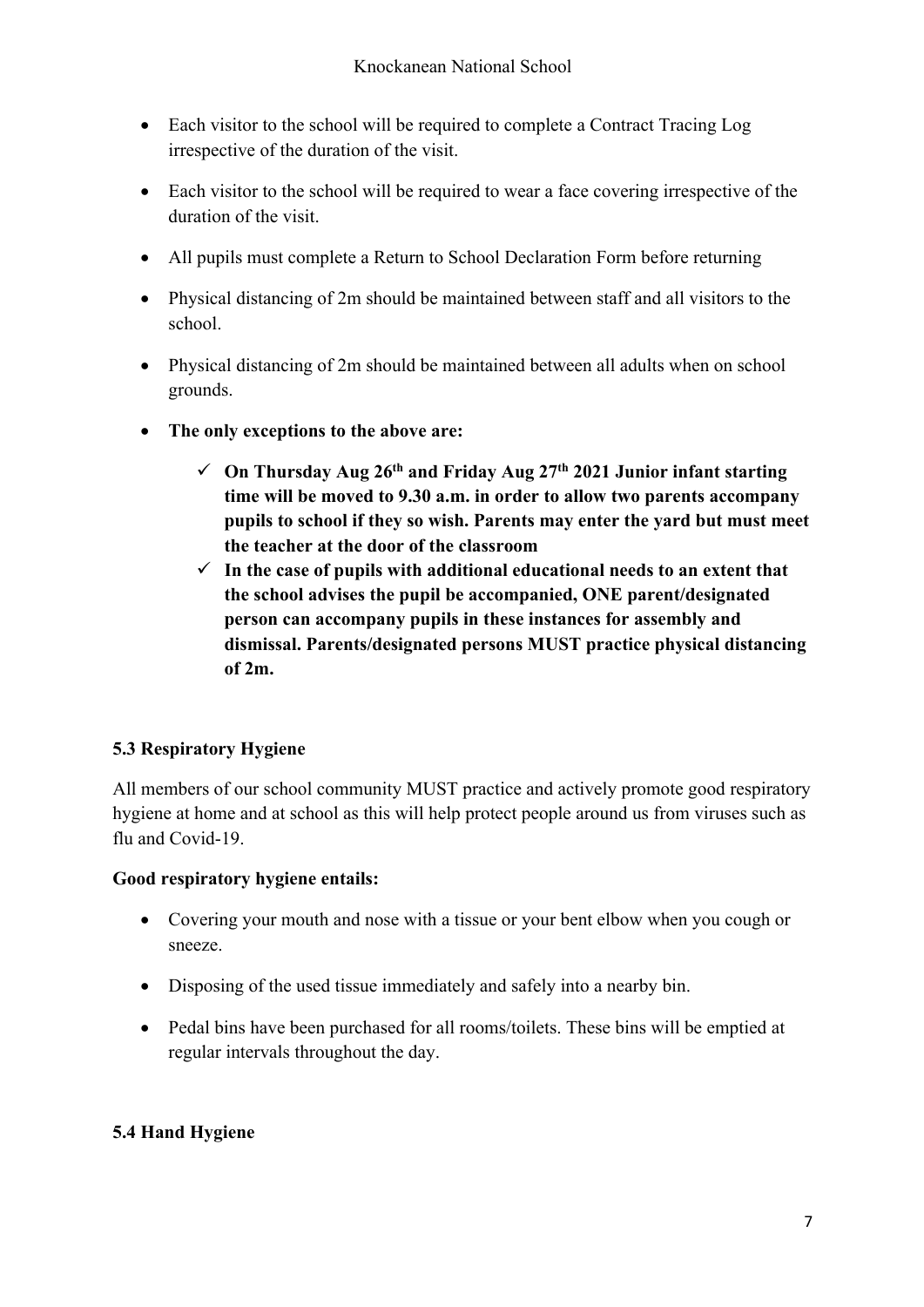All members of our school community MUST practice and actively promote effective hand hygiene at home and at school.

- Staff and pupils must understand why hand hygiene is important as well as when and how to wash their hands.
- Hand sanitisers are installed, with appropriate signage, at each entry point, at the entrance to each classroom and at appropriate locations throughout the school.
- Posters are displayed at each hand washing station throughout the school showing effective hand washing technique.
- HSE guidelines on handwashing are available at:

https://www2.hse.ie/wellbeing/how-to-wash-your-hands.html

• All persons entering the school building must perform hand hygiene using hand sanitisers provided.

Hand hygiene can be achieved by hand washing or use of a hand sanitiser (when hands look clean).

### **Frequency of Hand Hygiene**

Pupils and staff MUST perform hand hygiene:

- On arrival at school;
- Before eating or drinking;
- After using the toilet;
- After playing outdoors;
- When their hands are physically dirty;
- When they cough or sneeze.

#### **5.5 Physical Distancing**

- Maintaining physical distancing in the school environment is one of the key control measures to minimize the risk of the introduction and spread of COVID-19.
- Physical distancing will be usefully applied in our school allowing for some flexibility when needed. It will be applied in a practical way that recognises that the learning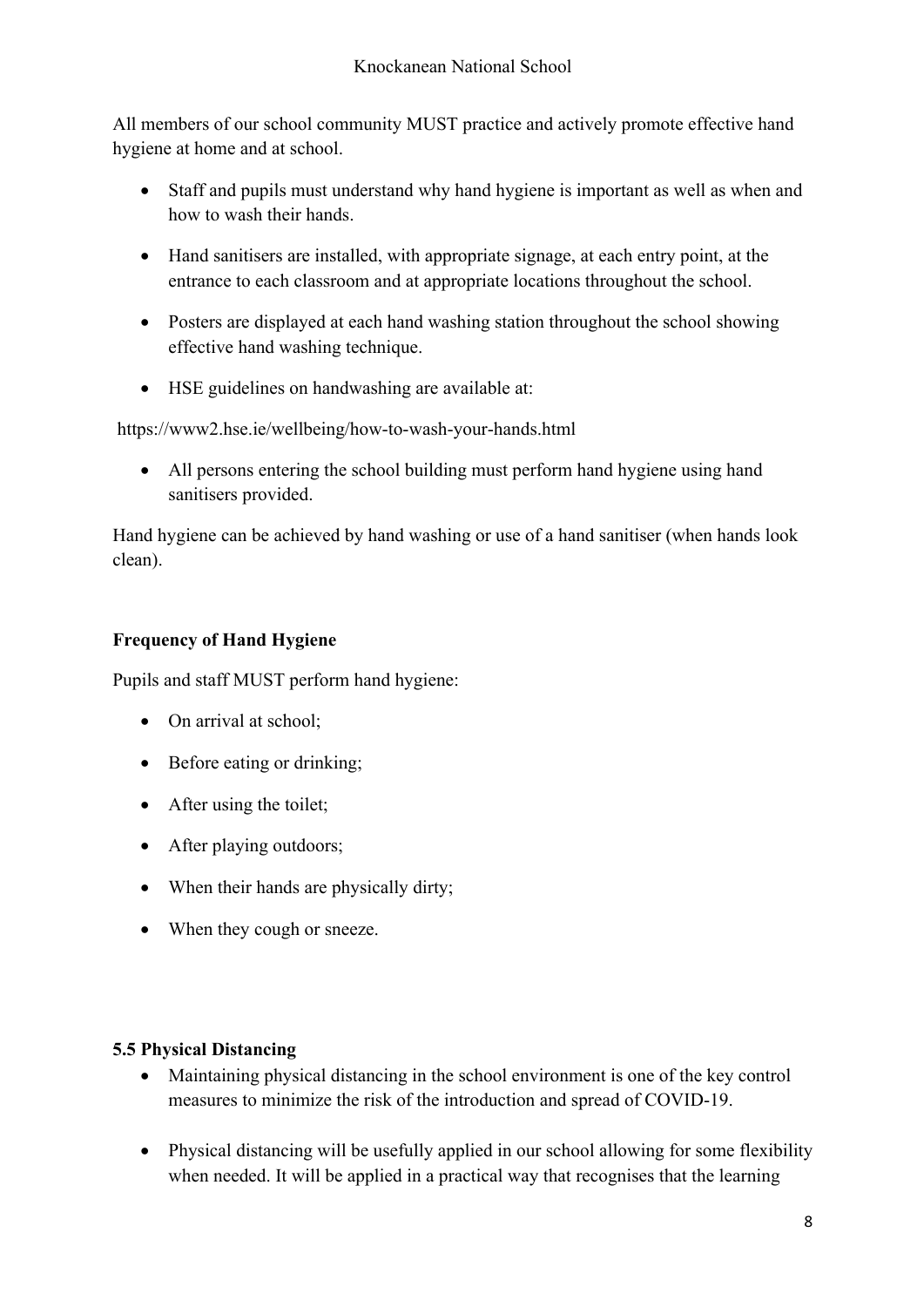environment cannot be dominated by a potentially counterproductive focus on this issue. Physical distancing in our school will look different across the various ages and stages of learning.

- It is recognised that it is not always possible for staff to maintain physical distance from pupils and it is not appropriate that they would always be expected to do so where this could have a detrimental impact on the pupil i.e. if a child sustains an injury and requires first aid.
- However, where possible staff should maintain a minimum of 1m distance and where possible 2m. They should also take measures to avoid close contact at face to face level such as remaining standing rather than sitting beside/crouching down.
- **All adult visitors to the school, as scheduled by appointment, MUST maintain a 2m distance from school staff.**
- Our school community is committed to the two principles of physical distancing, namely, increasing separation and decreasing interaction, as a means of minimising the risk of the introduction of Covid-19 to our school.

#### **5.6 Increasing Separation**

In order to minimise contact between pupils, insofar as possible, the school will operate the following procedures for arrival, dismissal, movement through the school and break times.

**Arrival:** pupils will enter the school grounds by themselves and go straight to their classrooms via the following doors:

- Shona's class through the emergency door to the front of her classroom
- Amy's class through the emergency door to the front of her classroom
- Sinead's class through the emergency door beside Madge's office
- Michele's  $2<sup>nd</sup>$  class through the main front door
- Niamh's class through the emergency door to rear of her classroom next to the shed
- Aileen/Tina's class through the emergency door to the rear of their class beside the bike shed via the garden
- Edel's class through the left door of new building
- Joe's class through the left door of new building
- Ciara's class through the right door of new building
- Anne/Saoirse's class through the right door of new building
- Jamie's class through the main door of his prefab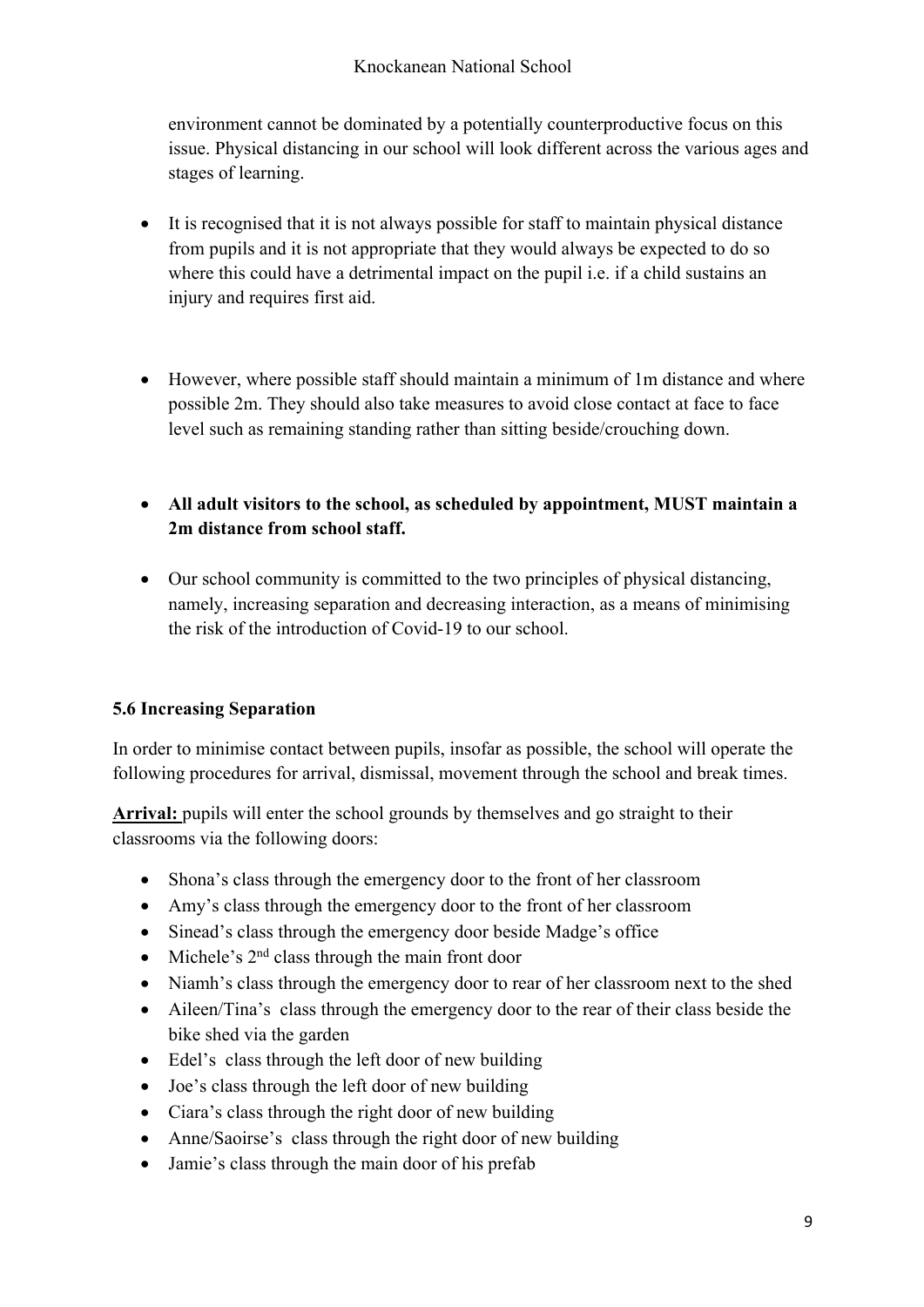## **Arrival Times:**

In order to minimise congestion and pupils arriving together we are asking your cooperation in the following

8.40 a.m. – 8.50 a.m.  $3<sup>rd</sup>$  – 6<sup>th</sup> pupils be dropped at school

8.50 a.m. – 9.00 a.m. Infants –  $2<sup>nd</sup>$  pupils be dropped at the school

- When pupils are dropped at the designated time they must proceed unaccompanied (apart from exceptions listed above) to their classroom.
- Designated areas have been marked for each class (Bubble) on both yards for morning arrival. On dry mornings pupils can stay in their area until the bell rings.
- If you have pupils in both groups, please drop at the earlier time

#### **"If required all staff must be at school by 8.40 a.m. to help with the smooth return to school for all our pupils, whether rostered for duty or not. This extra time will be taken out of Croke Park Hours"**

All classes from  $1<sup>st</sup> - 6<sup>th</sup>$  will finish at 2.40p.m. The class teacher will accompany the class to the front yard where we have designated areas for each class. These are clearly marked at a distance of 1m apart. If a pupil walks, cycles or sees his/her parents they will proceed straight out of the school grounds. If no parent is there to collect, pupils will wait **in their family group** until their parents arrive. (This will be re taught to the pupils on the first day back)

### **Please do not delay at this busy time for traffic in the evening, collect your child and depart promptly**

#### **Starting/finishing times:**

9.00 a.m – 2.40 p.m.  $(1<sup>st</sup> – 6<sup>th</sup>)$ 

9.00a.m. – 1.40 p.m. (Junior/ Senior Infants)

### **Please Note: 9.30 a.m start for Incoming Junior Infants on Thurs Aug 26th and Fri Aug 27th and a 12.30 p.m. finish for Junior Infants until September 9th**

#### **Parental responsibilities on arrival and collection:**

• **Parents must arrive on time for dropping off and collecting their child.**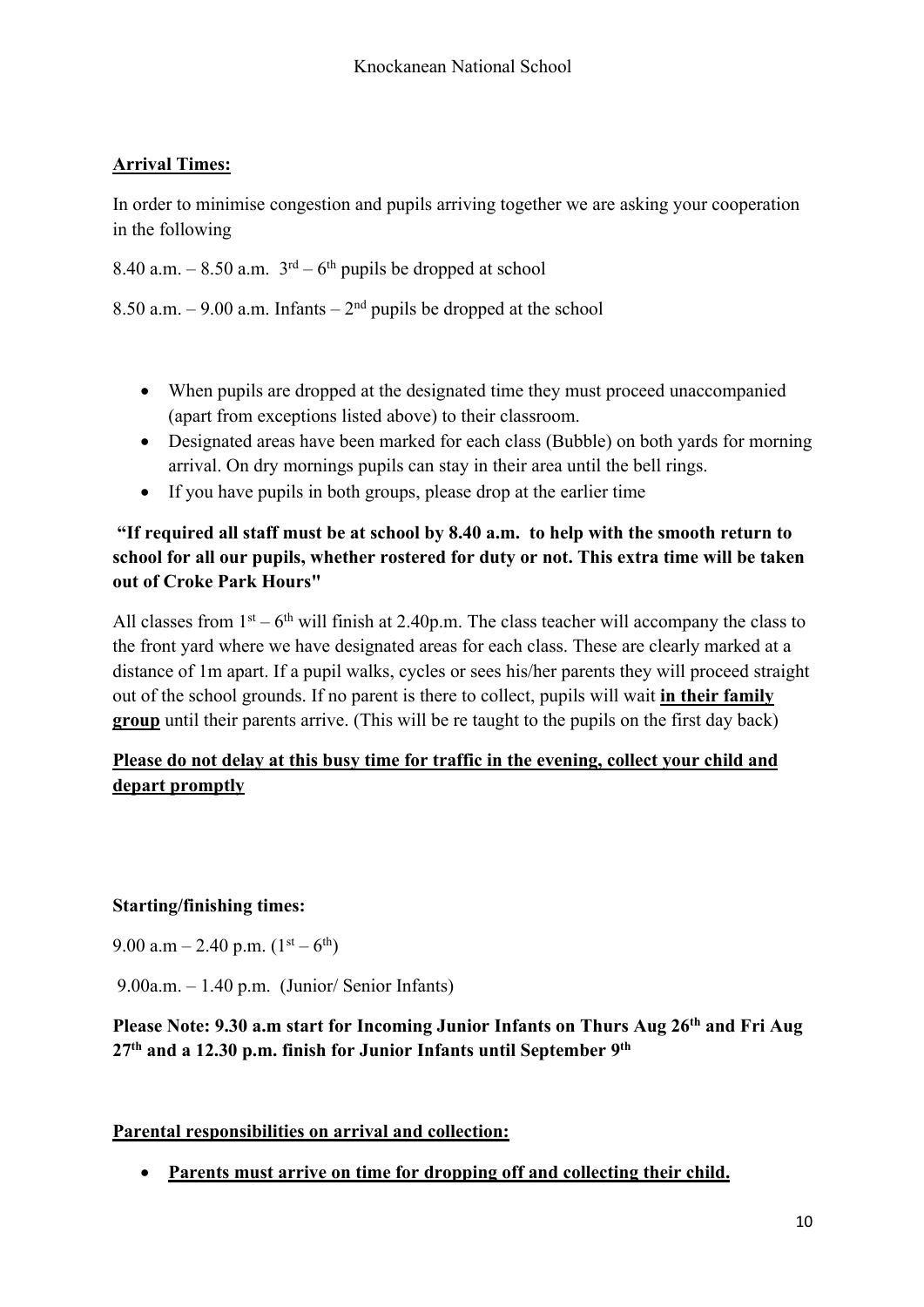- Only parents or carers who are well and have no symptoms of COVID-19 or who have served the required quarantine time of 14 days where advised are allowed to drop off and collect children.
- Any parent who is in a high risk category should not drop off or collect children in order to protect themselves. (This of course is at the discretion of the individual parent/carer/grandparent's discretion)
- **Parents must not congregate in groups or stand around chatting.**
- Parents must ensure their child remains at their side at all times and that their child does not interact with other children.
- Under no circumstances are parents to linger outside the wall after the child has been handed over but are to leave immediately.
- The junior and senior infants will go home at the normal time exiting through different doors.
- At arrival and departure times of children, social distancing is to be maintained by children and parents.
- Under no circumstances are parents and carers to gather in groups while waiting for the bell to sound
- When collecting pupils parents/carers must wear a face covering
- Parents/visitors who enter the school grounds must wear a face covering

## **6.0 Changes to Classroom and School Layout and to School Routines**

The DES guidelines recognise that a common-sense approach is needed in our Primary schools. To that end, every effort will be made to limit interaction within classrooms, to limit contact between class groups and to limit the sharing of common facilities.

The children and their teachers will work in Class Bubbles. A Class Bubble is a grouping which stays apart from other classes as much as possible. The aim of the system within the school is that class groupings mix only with their own class from arrival at school in the morning until the children go home at the end of the school day.

#### **Junior Infants to Second Class**

It is recognised that younger children are unlikely to maintain physical distancing indoors so there is no requirement for children from Junior Infants to Second Class to maintain a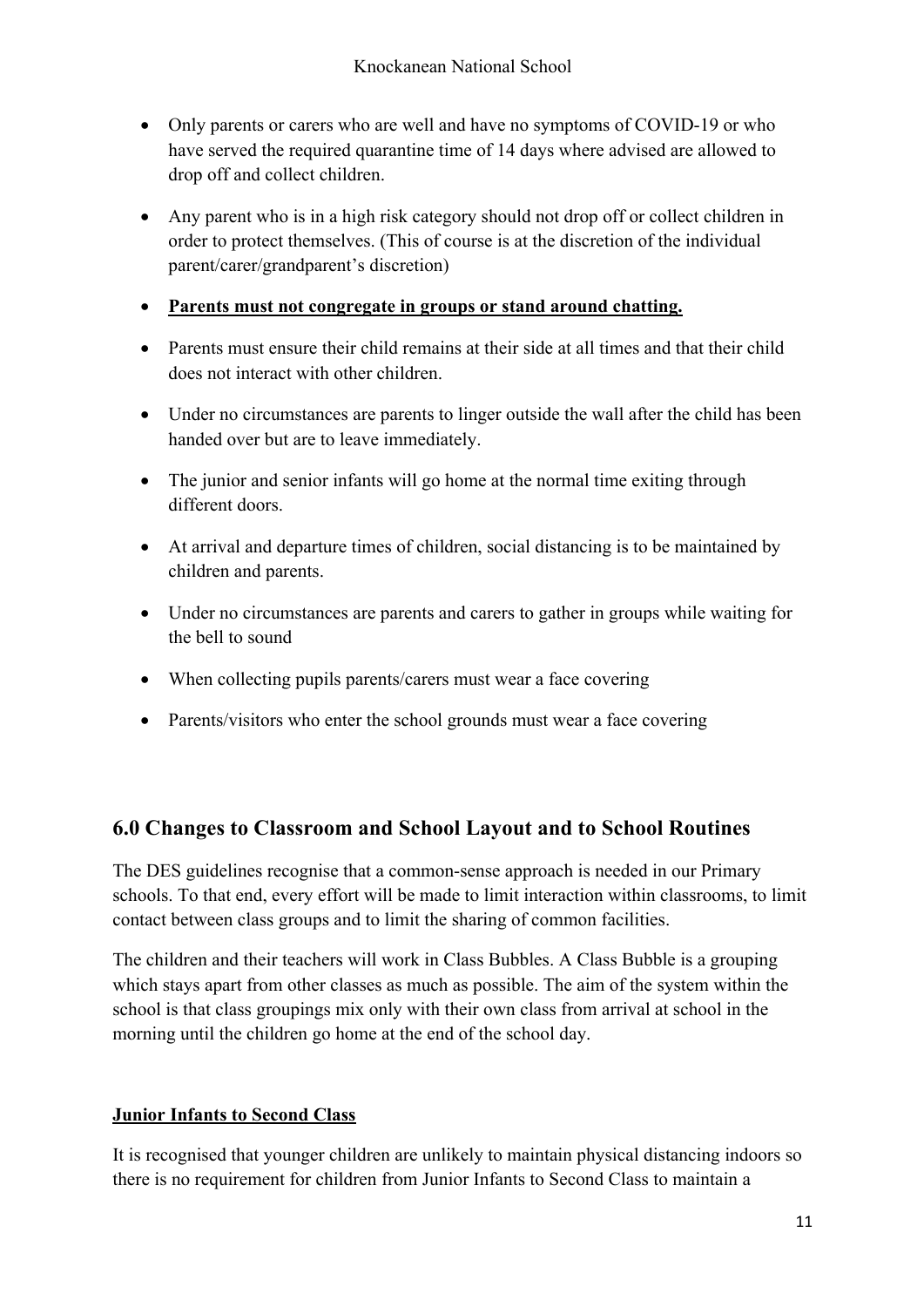physical distance within their Class Bubble. However we have still divided these classes into smaller groups of 4 for added protection (Pods)

### **Third Class to Sixth Class**

Children from Third Class to Sixth Class will be arranged in Pods within their Class Bubbles, with 4 pupils per Pod where possible. As far as possible, each Pod will be at least 1 metre distance from the next Pod. All unnecessary furniture has been removed from these classrooms to create as much space as possible.

**Pods:** Class teachers will assign the pupils to the particular Pods. These Pods can be changed at Christmas and Easter as there is a natural break of 14 days.

**Facemasks/coverings:** From Wed Dec 1<sup>st</sup> 2021 Pupils from third class and up in primary schools are required to wear a face mask/covering. The exemptions to this are set out below. Exemptions

A medical certificate to certify that a person falls into a category listed below must be provided to the school on behalf of, any person (pupil) who claims that they are covered by the exemptions below:

- any pupil with difficulty breathing or other relevant medical conditions
- any pupil who is unable to remove the cloth face-covering or visor without assistance
- any pupil who has special needs and who may feel upset or very uncomfortable wearing the cloth face covering or visor, for example pupils with intellectual or developmental, disabilities, mental health conditions, sensory concerns or tactile sensitivity.

Schools will be best placed to identify those children whose complex needs are such that the wearing of face covering may not be possible for them, and to discuss this with parents as required. In such circumstances a school may not require medical certification to provide an exemption to the wearing of face coverings. In other circumstances where a medical certificate is not provided that person (staff or pupil) will be refused entry to the school. Guidance issued by the Department of Education and Skills to schools on Nov 30<sup>th</sup> 2021 will be implemented in full

#### **Team Teaching/Special Education Teachers/Special Needs Assistants**

Staff members (particularly Support Teachers and SNAs) can rotate between areas/classes but this will be minimized where possible. When rotation occurs, agreed sanitising routines will be observed.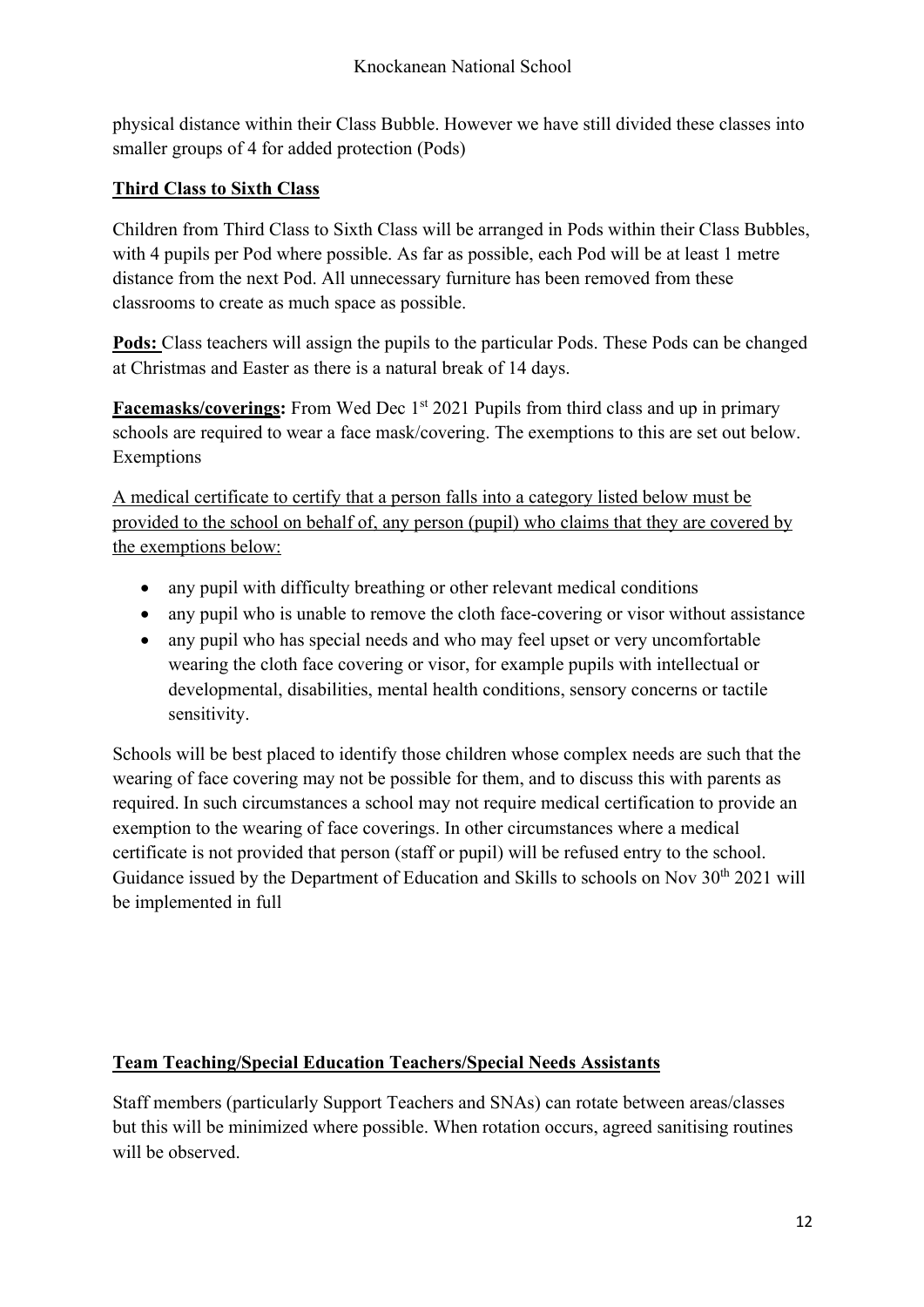In keeping with our Special Education policy, support will be provided by a blended approach of in-class support and withdrawal. The provision of support will be organised to ensure our support teachers will work as far as possible, within the confines of a bubble (class)

- Where a support teacher is working alongside a class teacher in a classroom, both teachers must be mindful of maintaining social distance from one another.
- The tables and chairs in SET rooms will be wiped clean in between different pupils or small groups attending.

#### **Corridors and Stairwells**

- Adults briefly passing each other in a hall is very unlikely to contribute significantly to the spread of infection if people do not have physical contact and avoid informal group discussions.
- We will observe our usual practice of keeping to the left when on the stairs and in the corridors.
- No pupil is allowed in the corridors of the building unless accompanied by a teacher or SNA.

### **Additional Measures to Limit Interactions**

- Children will go straight to their classrooms from the yard and will not congregate in the corridors or hallways.
- While we will all be delighted to see each other again, hand shaking and hugging will not be allowed.

**Ventilation :** To ensure that classrooms are well ventilated, windows will be kept open throughout the day and will be opened fully while children are taking breaks in the playground.

**CO2 monitors**: The Department of Education is procuring a number of portable monitors that will be distributed to schools in August and September – between 2 and 20 at primary level. The monitors are portable, simple to use, and will give a digital reading. The provision of portable CO2 monitors provides schools with the flexibility to focus their use to those rooms where most beneficial to inform strategies for optimising ventilation in the school**.**

**Signage:** Three social distancing signs have been erected in the grounds, at the main gate and at the entrances to both buildings. We have also put social distancing signs on the corridors and outside both offices and staffroom

**Packages delivered to school**: Only school related orders /packages will be allowed delivered to the school.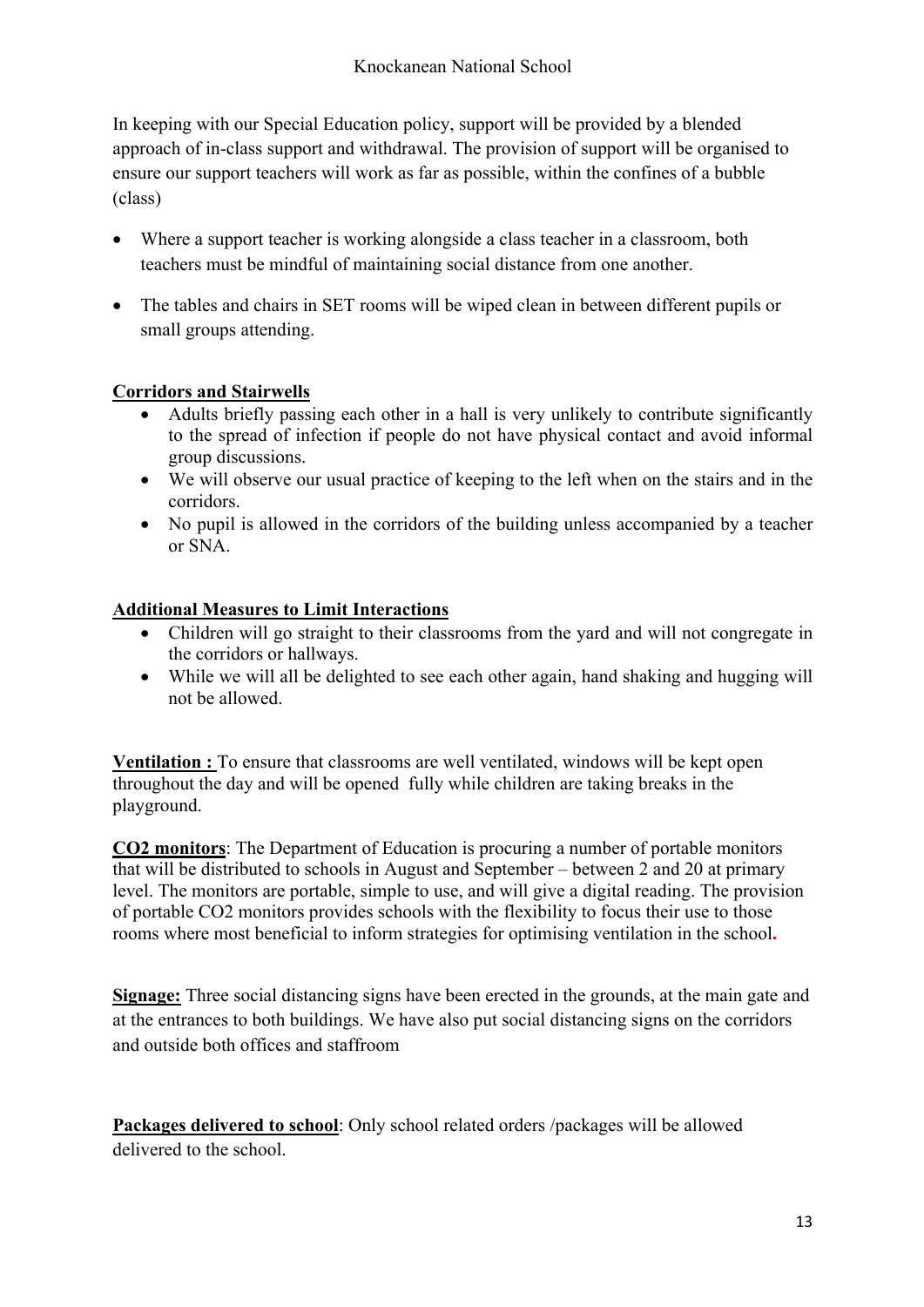## **Lunches**

- Parents must make sure that children bring their lunches to school to avoid adults having to come to the school during the day. Please remind your children not to share their food or drinks with other children.
- Please make sure your child is self-sufficient ie. they can open/peel any lunch/drink you pack for them. Please pay particular attention to any drinks that require a straw.
- Please make sure they have enough drinks to last them throughout the day as we will not be in a position to refill drinks bottles.
- Children will eat their lunches at their desks. No food will be allowed onto the yard.

#### **Break times: ( These are subject to change closer to the time)**

- In order to avoid overcrowding on the yard break times will be staggered.
- The classes will be divided into Group A (Junior Infants  $2<sup>nd</sup>$  class) Group B ( $3<sup>rd</sup>$   $6<sup>th</sup>$
- Break Times:

| Group A break times: Sos $11.00 - 11.10$                                       | Lón $12.20 - 12.50$ |
|--------------------------------------------------------------------------------|---------------------|
| $\angle$ C <sub>urr</sub> D 1, 1, 1, 1, 0, 0, 11 20 11 20 1 $\angle$ 1 00 1 20 |                     |

- $\checkmark$  Group B break times: Sos 11.20 11.30 Lón 1.00 1.30
- Yards: (These are subject to change closer to the time)
	- $\checkmark$  A (Front Yard): Junior Infants (Shona), Junior/Senior Infants (Sinéad), Senior Infants (Niamh)
	- $\checkmark$  A (Back Yard): 1st Class (Amy), 2<sup>nd</sup> Class (Michele English), 2nd Class (Aileen/Tina)
	- $\checkmark$  B (Front Yard): 3rd Class (Edel), 4<sup>th</sup> Class (Anne/Saoirse)
	- $\checkmark$  B (Back Yard): 6th Class (Ciara), 5th Class (Jamie), 4th Class (Joe)
- No footballs/basketballs/hurleys etc are allowed in school and no ball games will be allowed before, during or after school until we get a chance to discuss games and to speak to them on our return.
- SET teachers assigned to Group A will take their breaks with Group A and will resume teaching with group A.
- SET teachers assigned to Group B will take their breaks with Group B and will resume teaching with group B.
- When bell goes after break pupils will not line up. Instead they will remain in their place on the yard (freeze) and wait to be called by their teacher. They will then enter their classroom whilst maintaining social distancing.

#### **Books, Copies, Pencils,Hand sanitisers etc.**

- Children should use their own books, pens, pencils, etc. and must not be shared with other pupils.
- Pupils should have a separate pencil case for use at home that won't be brought into school and another one for school that won't be brought home.
- Pupils may bring in their own handsanitiser if they so wish.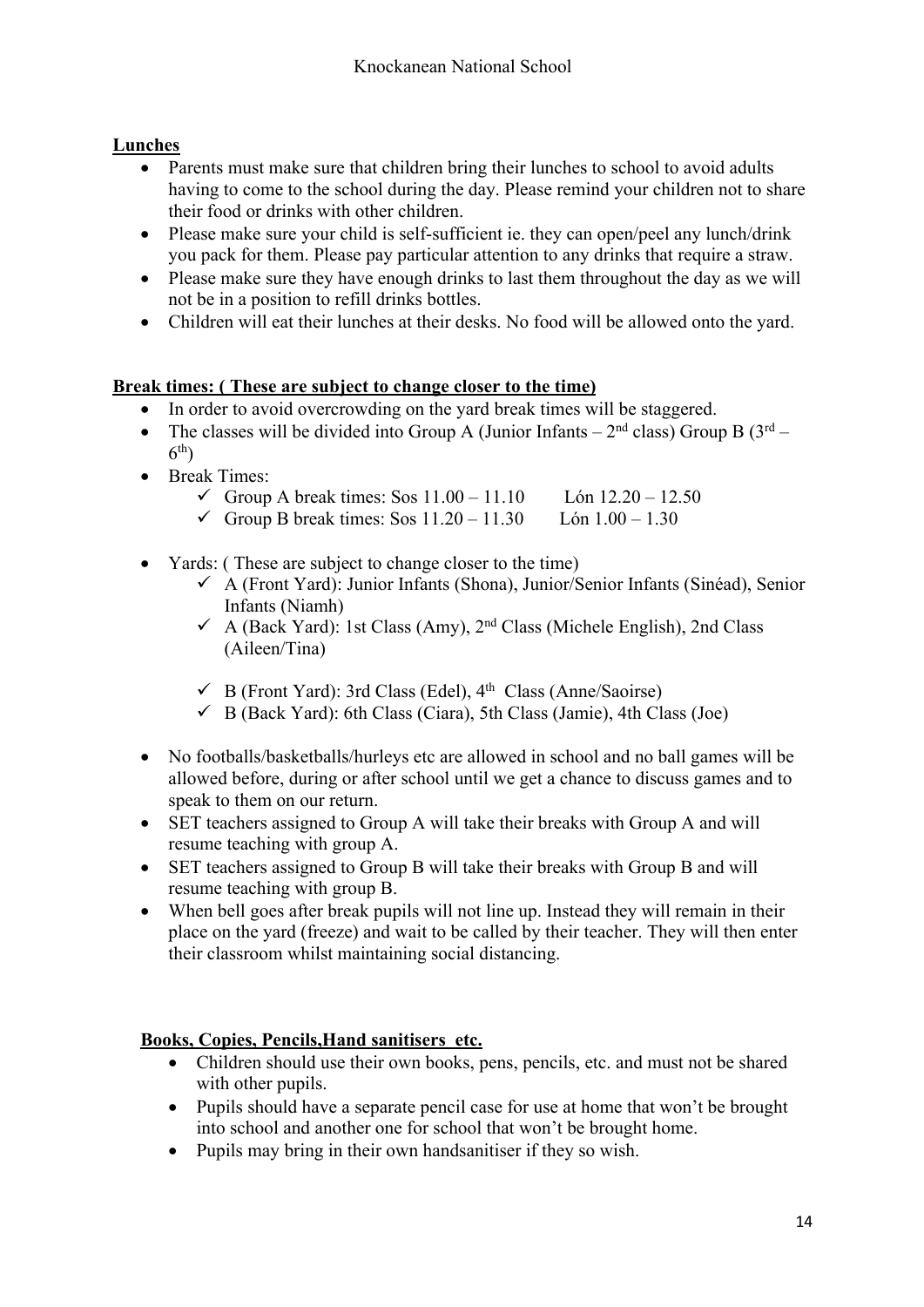#### **Uniforms/Tracksuits**

There is no guidance or advice to say that school uniforms or tracksuits should be washed every day and this is not practical for most families. However children's uniforms must be clean and washed regularly as a child may have coughed or sneezed into their sleeve as per coughing protocols.

As a school we strongly advise that children should wear their school uniforms **only for school related activities.** Uniforms or tracksuits should be taken off straight after the child arrives home from school for the day. They should not be worn in after-school facilities, shops, during after-school activities, etc.

#### **Office**

- We request that parents use epayments as much as possible to minimise the amount of cash that needs to be handled. Parents/Guardians are asked to cooperate in helping to keep school staff safe by arranging for contactless payments through the school office.
- All visitors to the school must fill in a Contact Tracing Log
- Pupils must not be sent to Madge's or Jim's office to deliver messages.
- As far as possible, staff members should minimise their entry to the office area

#### **Photocopying**.

Any staff member who uses the photocopier must clean it down after use with the wipes provided.

#### **ICT**

.

A timetable will be drawn up for the use of common devices. Devices must be cleaned after use and before they are returned for charging

**Postbox:** A post box will is installed at the entrance to minimise the amount of people entering the building

#### **Visiting Teachers/Coaches**

The possibility of facilitating extra-curricular activities such as dancing, coaching for games; music club, homework club, etc. will eventually be explored. However, it is not recommended that children from different bubbles would participate in extra-curricular activities at the same time. These activities are suspended for the moment and will be reviewed as the term progresses depending on Department of Education guidelines.

#### **Substitute Teachers and SNAs**

The sequence for covering all teacher absences will be in accordance with DES circular 0045/2020, DES circular 42/2021 and any updated information issued by the Department of Education. A copy of the Covid-19 Response Plan will be provided to each substitute teacher/SNA. Substitutes will be required to complete a Return to the Workplace form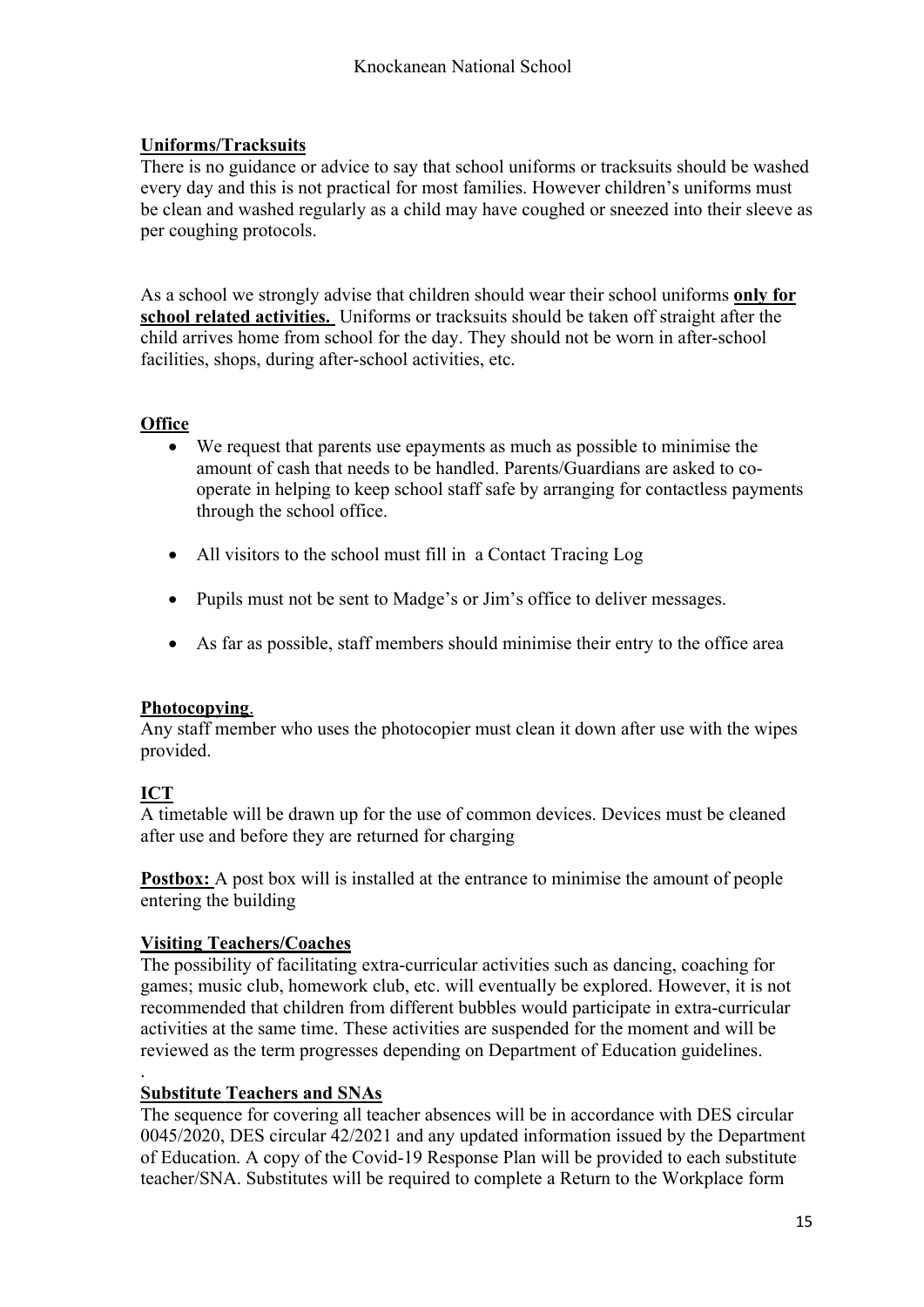before they enter a classroom and will be asked to confirm that they have engaged in the online Induction training.

#### **Physical Education and P.E. Equipment**

Physical Education lessons will take place outside when the weather allows. Teachers will organise lessons that require very little if any equipment. Staff members and pupils will be encouraged to take additional breaks outside during the school day. While these breaks are taking place all windows in the classroom should be opened to allow for ventilation. All PE equipment if used must be sanitised after use.

Wet Days: teachers must provide activities for pupils to engage in during break times

**Toilets during break:** teachers must ensure the pupils go to the toilet before break time and before they go out onto the yard.

**Desks:** All desks must be left free of any books/ belongings/materials every evening to enable the cleaners to carry out a thorough cleaning.

#### **Staffroom**

- All staff members must maintain a physical distance of 2 metres when they are not engaged in teaching e.g. when they are using the staff room and arriving to work.
- Staff meetings for the most part will be held remotely or in small groups if deemed necessary
- Staff members should bring their own cups, bottles, cutlery, etc. to school and avoid sharing utensils in the staffroom as far as possible.
- Due to staggered break times a max of 7 people at any time will be in the staffroom

#### **Teaching and Learning**

.

The Department of Education and Skills last year published Curriculum guidelines for us to follow.

**Homework:** The collective professional judgement of teachers at the time will determine what format homework will take. This will then be deemed school policy.

#### **Other Parental Responsibilities:**

- Parents must ensure that all of the child's equipment/books/copies are labelled with the child's name as equipment/books cannot and will not be shared.
- Parents are to ensure that their child knows and uses the protocols around coughing/sneezing/use of tissues/hand sanitisers prior to returning to school.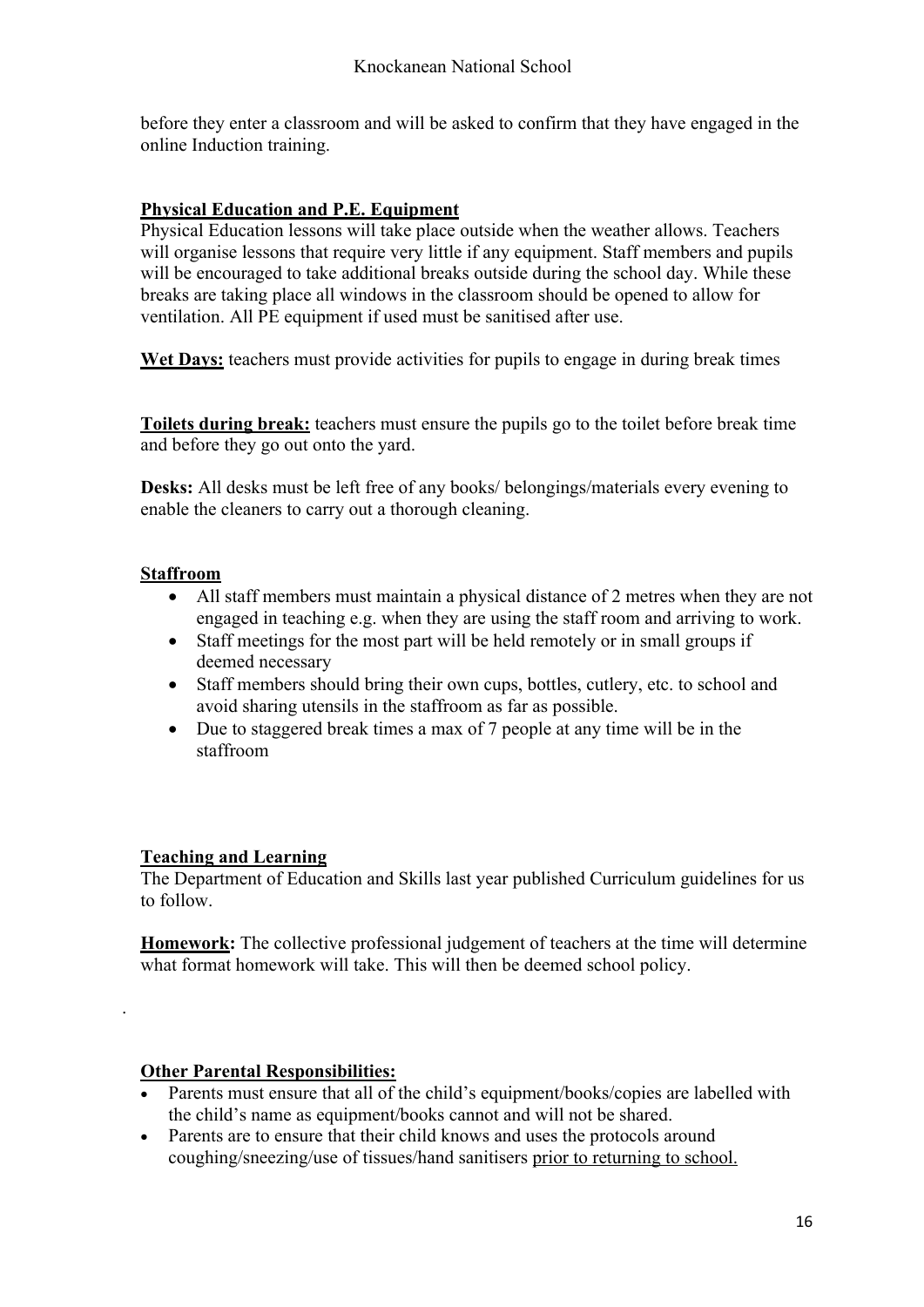- Parents must ensure that all **books/writing equipment/lunch boxes/water bottles** are sanitised using alcohol wipes before being placed in the child's schoolbag.
- Water bottles are to be filled at home every morning.
- Pencils to be pared at home and copies ruled.
- Lunches. Make sure your child can open / close their lunch box/drinks bottles. Regarding food please make sure they can open or peel any food that you send in. Please pay particular attention to yogurt cartons, oranges, drinks that needs straws etc. Teachers will not be able to assist anymore in any of these activities. As we will not be in a position to refill water bottles please ensure your child has enough drinks for the day.
- Regarding clothing, please ensure your child can or teach your child to open/close their own coat and tie their own shoes*.*

#### **Supporting the Learning of Children who Cannot Attend School**

If a child is considered **" Very High Risk"** and is not able to attend school for an extended period of time, the class teacher (and/or the Special Education Teacher, where relevant) will provide work to support the child's learning at home and this will be shared with parents/guardians.

The school will follow the procedures and protocols outlined in "Continuity in Schooling: Supporting primary pupils who are at very high risk to COVID-19" published by the Department of Education and Skills

#### **Wellbeing of the School Community**

We will work on the recommended five principles to support the wellbeing of all our pupils and staff. These are promoting:

- A sense of safety
- A sense of calm
- A sense of belonging and connectedness to school
- A sense of self-efficacy and school-community efficacy
- A sense of hope

Our usual practice is to provide support to pupils based on what is known as the Continuum of Support. This is a tiered system that provides Whole School and Classroom Support for all pupils, additional School Support for some pupils, and School Support plus extra targeted intervention for a few pupils with complex needs.

#### **The Use of Personal Protective Equipment (PPE) Hygiene and Cleaning**

- 21 sanitiser dispensers are installed throughout the school e.g. at each entrance ,at the entrance to each classroom and support room, at the entrances to both offices and staffroom
- Emulsifying soap is available in all the toilets.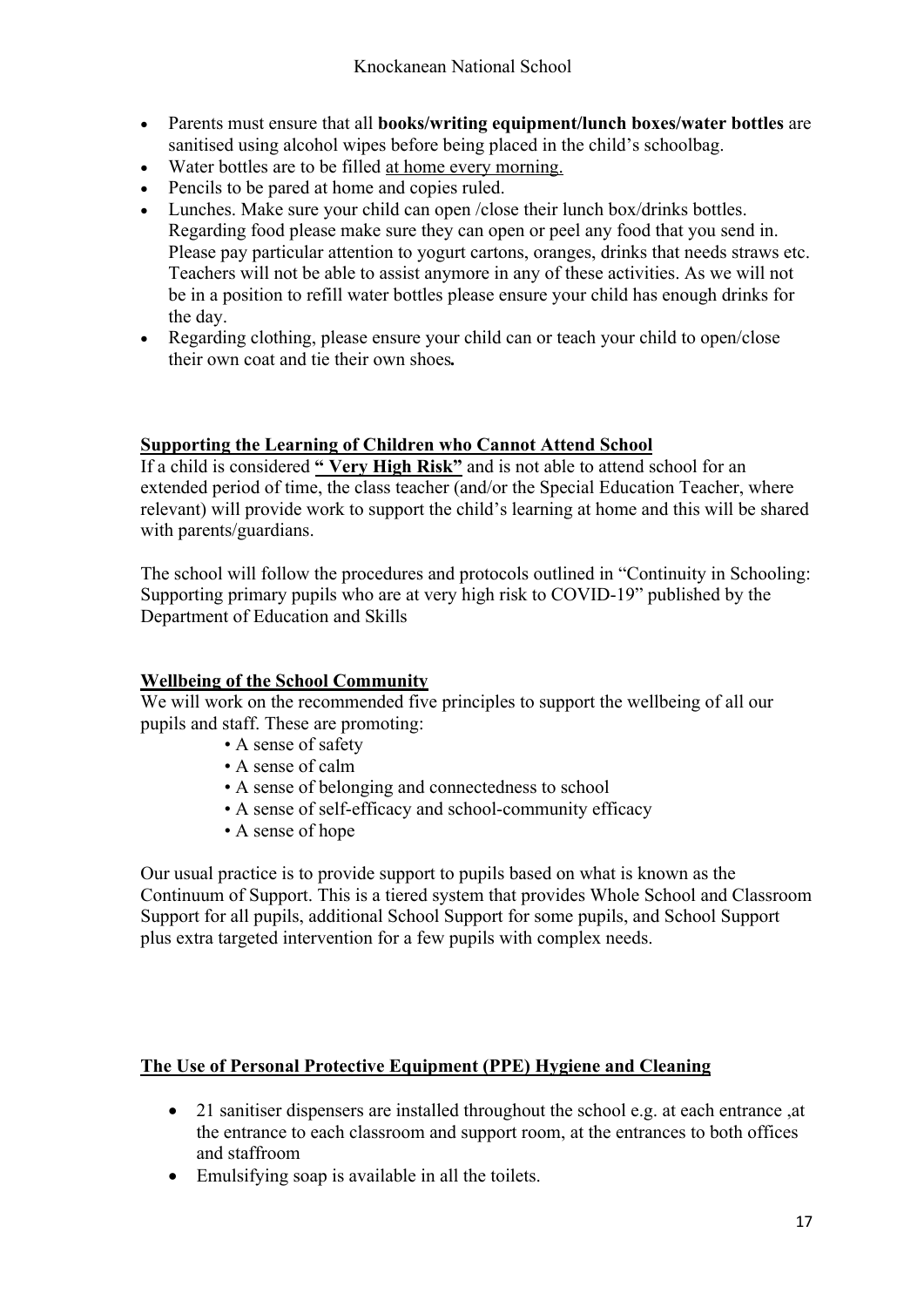- Hand hygiene will be promoted and encouraged, and parents/guardians are asked to support the school in reinforcing this message.
- In accordance with the DES guidelines, the school will be thoroughly cleaned at least once per day. We have doubled our contract cleaning hours in order to enable this. Particular attention will be focused on frequently touched surfaces – door handles, handrails, chairs/arm rests, communal eating areas, sink and toilet facilities.
- All staff will have access to cleaning products and will be required to maintain cleanliness of their own work area. Under no circumstances should these cleaning materials be removed from the building. Staff should thoroughly clean and disinfect their work area before and after use each day.
- Waste will be collected regularly from offices and other areas within the school.
- Staff must use and clean their own equipment and utensils (cup, cutlery, plate etc.)
- All staff will be wearing a face covering as per Department guidelines
- Any staff ( Teachers and SNA's) involved in intimate care need to wear PPE

# **7.0 Illness and Dealing with a Suspected Case of COVID-19**

- We love to see all of our children at school every day. However, under the current circumstances, parents/guardians must keep children at home if they display any Covid-19 Symptoms. https://www2.hse.ie/conditions/coronavirus/symptoms.html
- Staff must not attend school if they display any symptoms.
- A designated isolation area has been created ( outside staffroom) and an isolation route to this area has been explained to all staff
- If a staff member/pupil displays symptoms of COVID-19 while at school, the following procedure will be implemented:
	- $\checkmark$  The pupil will be accompanied to the isolation area. A distance of 2 meters will be maintained. The person accompanying the child must wear a face covering.
	- $\checkmark$  If a pupil has a suspected case, parents/guardians will be contacted immediately by telephone. To help us in this regard, parents are asked to make sure that their contact details are kept up to date at all times.
	- $\checkmark$  Staff members who are symptomatic should immediately inform the Principal/Deputy Principal and go to the isolation area.
	- $\checkmark$  A face covering will be provided to the staff member/child who is symptomatic.
	- $\checkmark$  The staff member or child who is symptomatic should avoid touching people, surfaces and objects.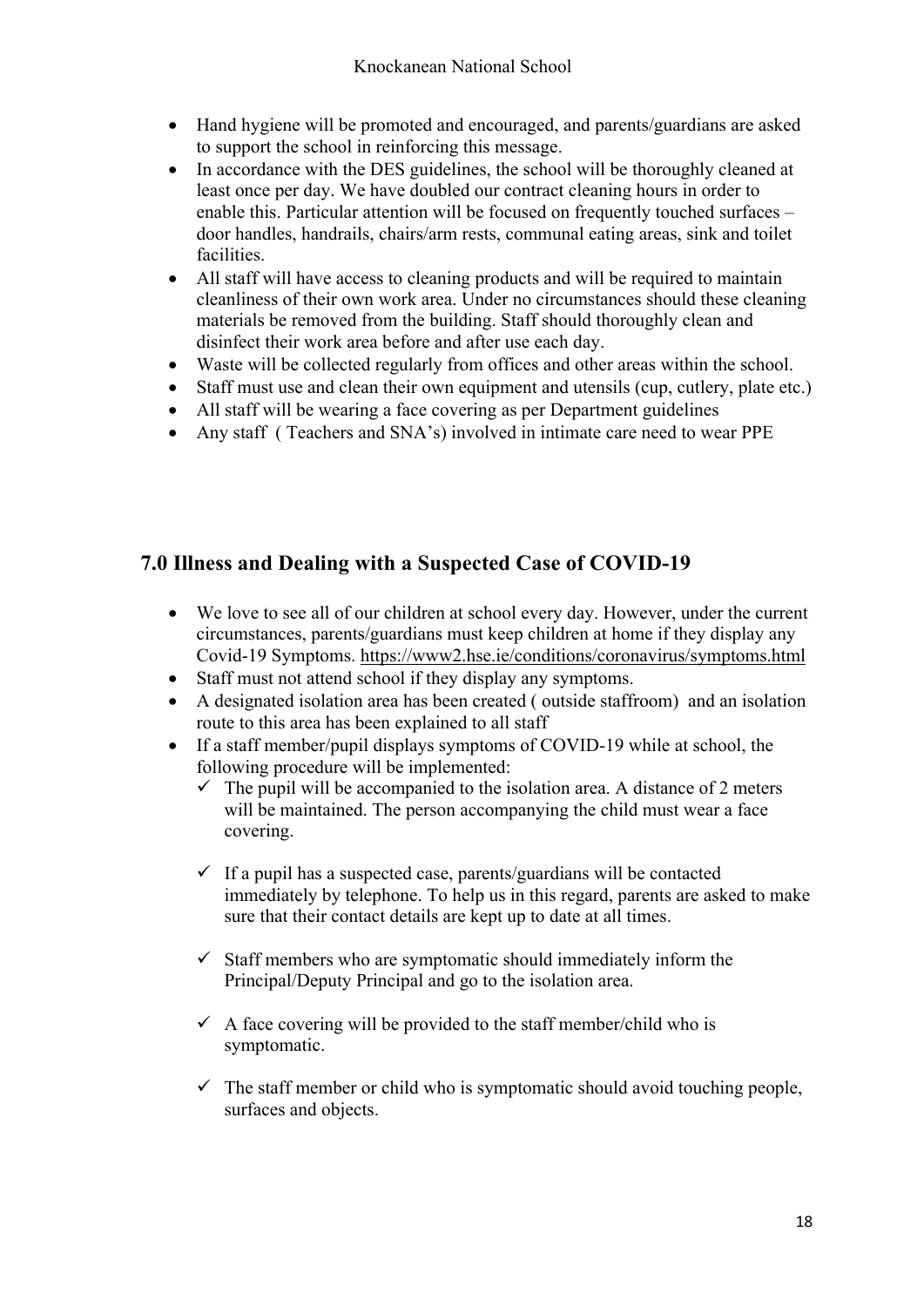- $\checkmark$  If the staff member/child is well enough to go home, arrangements will be made for them to be transported home by a family member, as soon as possible.
- $\checkmark$  Anyone who is symptomatic is advised to inform their general practitioner by phone of their symptoms. Public transport of any kind should not be used to travel home.
- $\checkmark$  If the staff member/child is too unwell to go home or advice is required, the school will contact 999 or 112 and inform them that the sick person is a Covid-19 suspect.
- $\checkmark$  The isolation area and work areas will be thoroughly cleaned in line with the guidelines.
- $\checkmark$  The HSE will inform any staff/parents who have come into close contact with a diagnosed case via the contact tracing process. The HSE will contact all relevant persons where a diagnosis of COVID-19 is made. The instructions of the HSE should be followed and staff and pupil confidentiality is essential at all times.
- $\checkmark$  It is important to remember than any of us can get sick or unwell, and if we do, we need understanding and support from those around us. It is essential that anyone who feels unwell makes that known to the Principal/Deputy Principal as soon as possible.

#### ü **Antigen Testing:**

- From Monday Nov 29<sup>th</sup> 2021 Parents and guardians are requested to inform their child's school principal immediately if their child has a positive (detected) COVID-19 PCR test result. The school principal will then contact the parents or guardians of the other children in the relevant pod e.g. table within that class and advise them how they can request antigen tests for their child should they wish to. The principal will not share any identifying details of the confirmed case.
- If two or more positive COVID-19 cases arise in a class, within a seven-day period, outside of a single pod, antigen testing as above can be offered to the full class. The principal will inform parents or guardians of children in the relevant pod by notification on Aladdin that they are able to request antigen tests for their child. The principal will provide the school roll number, for parents to be able to access the antigen tests.
- All children in the pod can continue to attend school as long as they remain asymptomatic and they do not have a positive COVID-19 antigen or PCR test result.

#### **8.0 Wellness:**

#### **COVID-19 Related Absence Management**

COVID-19 related absences will be managed in line with DES circular 42/2021, DES circular 0049/2020, DES Information Note 005/2021, DES Information Note